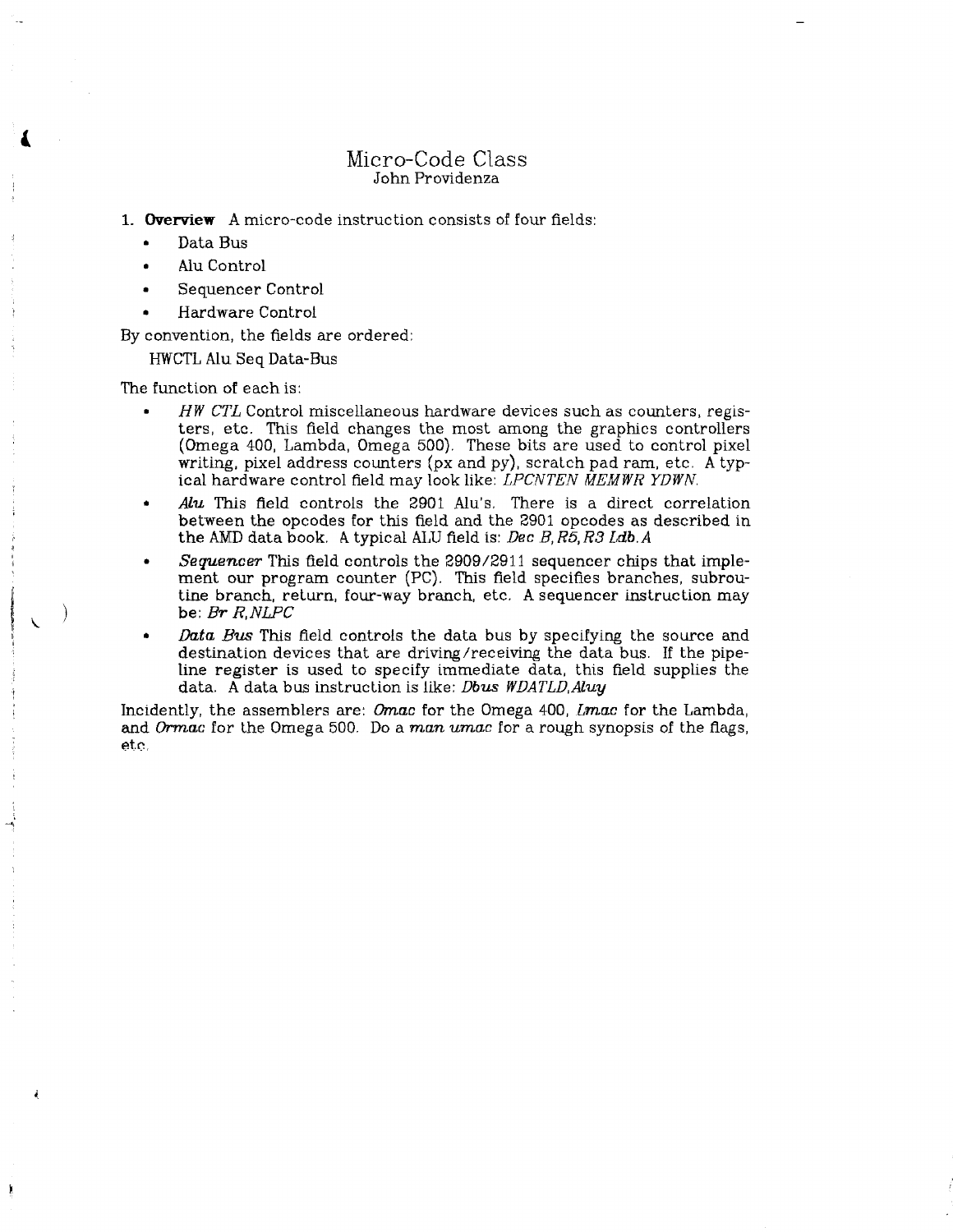**2. Data Bus** This field controls the data bus (DB). If the field is missing from the instruction, the DB is idle with no source or destination. The DB data is always latched into the destination at the end of the current instruction,

The valid Omega 400 destinations are:

BOX,CENTER; CI S C C L L. Omega 400 Destinations Mnemonic Function  $\perp$  cgenidLoad Ascii character to egen cmapld Write color to color map cgenldLoad Ascii character to cgen cmapld crcrd Actually, a SOURCE. Read signature crtcld Load CRT controller register, crtcrd SOURCE. Read Crt controller register, ledld Load diagnostic LED's Ipcntld Load loop counter nodestNo dest, usually used for Alu input odhld Really, IORESET odlld Write data to 10 interface patrld Load pattern register. pxld Load PX counter (pixel X address) pyld Load PY counter (pixel Y address) rmskld Load read mask spadrld Load scratch pad ram adaddress) rmskld Load read mask spadrld Load scratch pad ram ad-Write scratch pad ram data at current address spwrup Set power up flip-flop uartld Write data to gin interface uartrdSOURCE, Read data from gin interface wdatldLoad drawing color wmskld Load write mask xstld Load X starting address (pan) ystld Load Y

The Omega 400 data bus sources are:

starting address (pan) zoomld Load zoom factor BOX,CENTER; CI S C C L L. Omega 400 Bus Sources Mnemonic Function \_ aluy 2901 Alu drives the bus extsrc Nop so that a "dest" can drive the bus imrdh Read the odd pixel from cache imrdl Read even pixel from cache inh Unused inl Read data from. 10

The data bus field has 3 keywords associated with it: *Plreg, Dbus,* and *Const.*  Some examples of these are:

interface spramRead data from scratch pad ram CENTER; L L. Dbus Wdatld,Aluy Write alu data to the color reg. Dbus PXLD,Plreg,5 Write a 5 to the PX register. Dbus PYLD,5 Write a 5 to the PY register. Const 33h Put a

The *Flreg* construct is a hang over from a previous assembler that was, if you can believe it, slower and less friendly than our current assembler,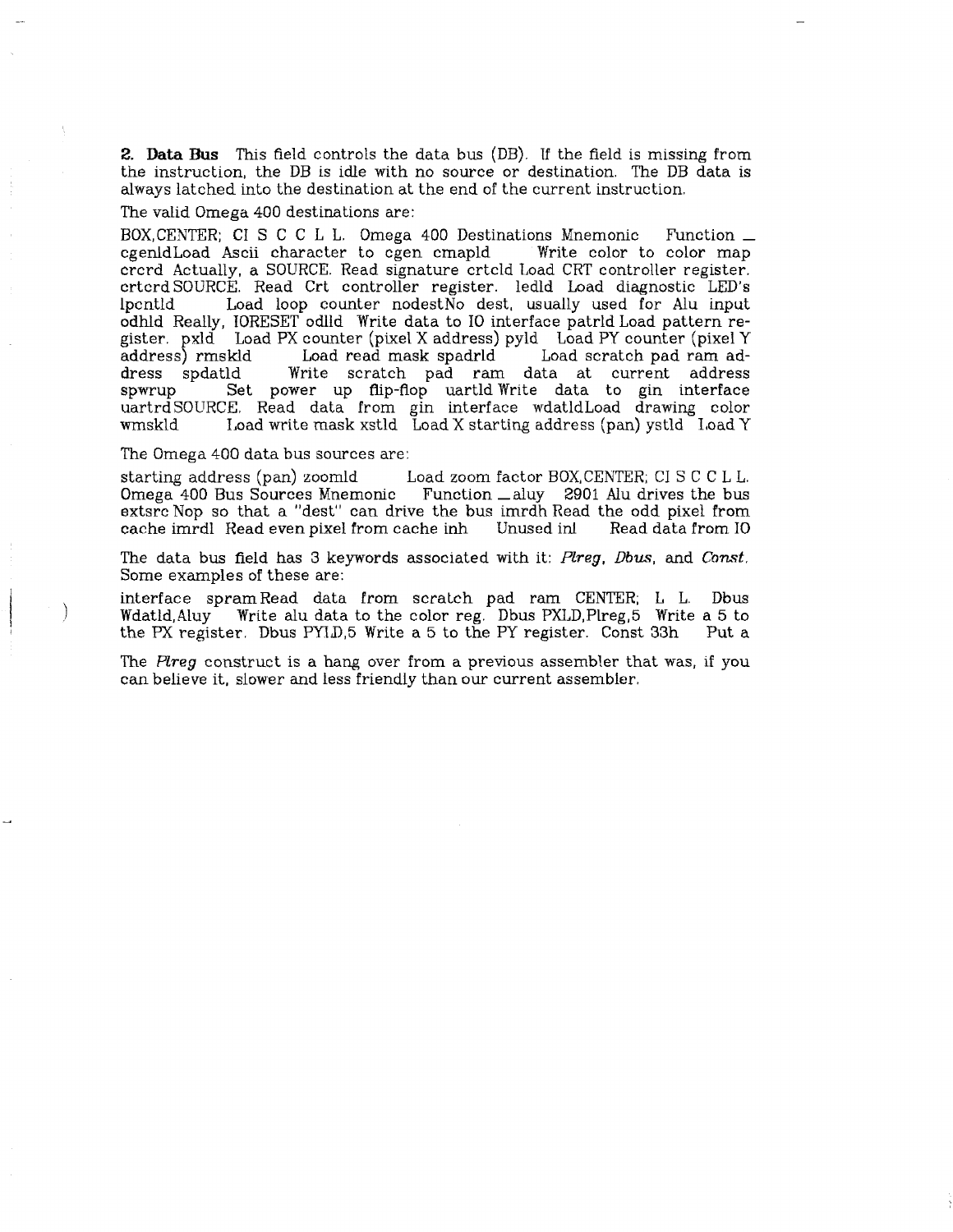**3. Sequencer Control** The sequencer implements the program counter for our bit slice engines. We use AMD 2909 and 2911 slices to create a 12 bit sequencer. Thus, we can directly address 4096 words of control store (instructions), The Omega 400 and the Lambda use the same sequencer instructions. The Omega 500 has been significantly enhanced to support looping and a few other bazzar features.

The sequencer also implements the subroutine return stack, Unfortunately, the 2909/2911 chips allow only 4- levels of subroutine call. Of course, there aren't any interrupts to worry about.

The legimate Omega 400 sequencer commands are:

Br D.CC1

Branch if CC1 is true. The branch address comes from the data bus, and is usually specified with a *Const Label* type of data bus control field. It is possible to branch to a location stored in scratch pad ram or the Alu. Some typical branch and data bus control instructions may look like:

33h on the bus (maybe for a jump), CENTER; L L. Br D,Z Const POLYF ; Branch

Br D

This is a degenerate case of the above. It is a branch always.<br>Br R,CC1

This is a conditional branch to the location that the R register points to. The R reg is in the sequencer chips, and, for the Lambda and 400, is loaded via the hardware control bits. A typical instruction stream may be: via the hardware control bits,  $A \cup A$  the stream may be:

to POLYF Br D,P1 Dbus Nodest,Aluy ; branch to address from the alu CENTER; L L LDR Const POLYO ; load R with address of POLYO Br R,Mi

Note that by using the R register, the data bus is left open for use during the branch.

Br R

This is the uncondition branch with R.

Bsr D.CC1

Branch to subroutine whose address is on the data bus. The next instruction's address is pushed on the stack, and be branch to the subroutine to resume execution.

Bsr D

This is the unconditional branch to subroutine via D,

Bsr R,CC1

Branch to subroutine whose address is in R.

Bsr R

This is the unconditional branch to subroutine via R.<br>Rts CC1

Return from subroutine if CC1 is true, else continue.

Rts

Unconditional return from subroutine.

Fwybr D,CC2,CC1

The fourway branch instruction is the most unique instruction in the Omega/Lambda display conrollers. It allows the program to test 2 condition codes simultaneously and branch to one of 4 locations. One restriction is that the target code must be *aligned* on a four byte boundary. A typical sequence of commands is:

Dbus Wdatld.Aluy ; Branch to POLYO while using data bus CENTER; L L L. Inc A,R0 Fwybr D,LPC2,Z Const XYZ ; fourway branch to XYZ<br>Align 4; Force proper alignment XYZ: inst0 ; CC2 = false, CC1 Align 4; Force proper alignment XYZ.  $=$  false inst1 ; CC2 = false, CC1 = true inst2 ; CC2 = true,

#### Fwybr R,CC2,CC1

Another fourway branch. We use the R reg for the destination address.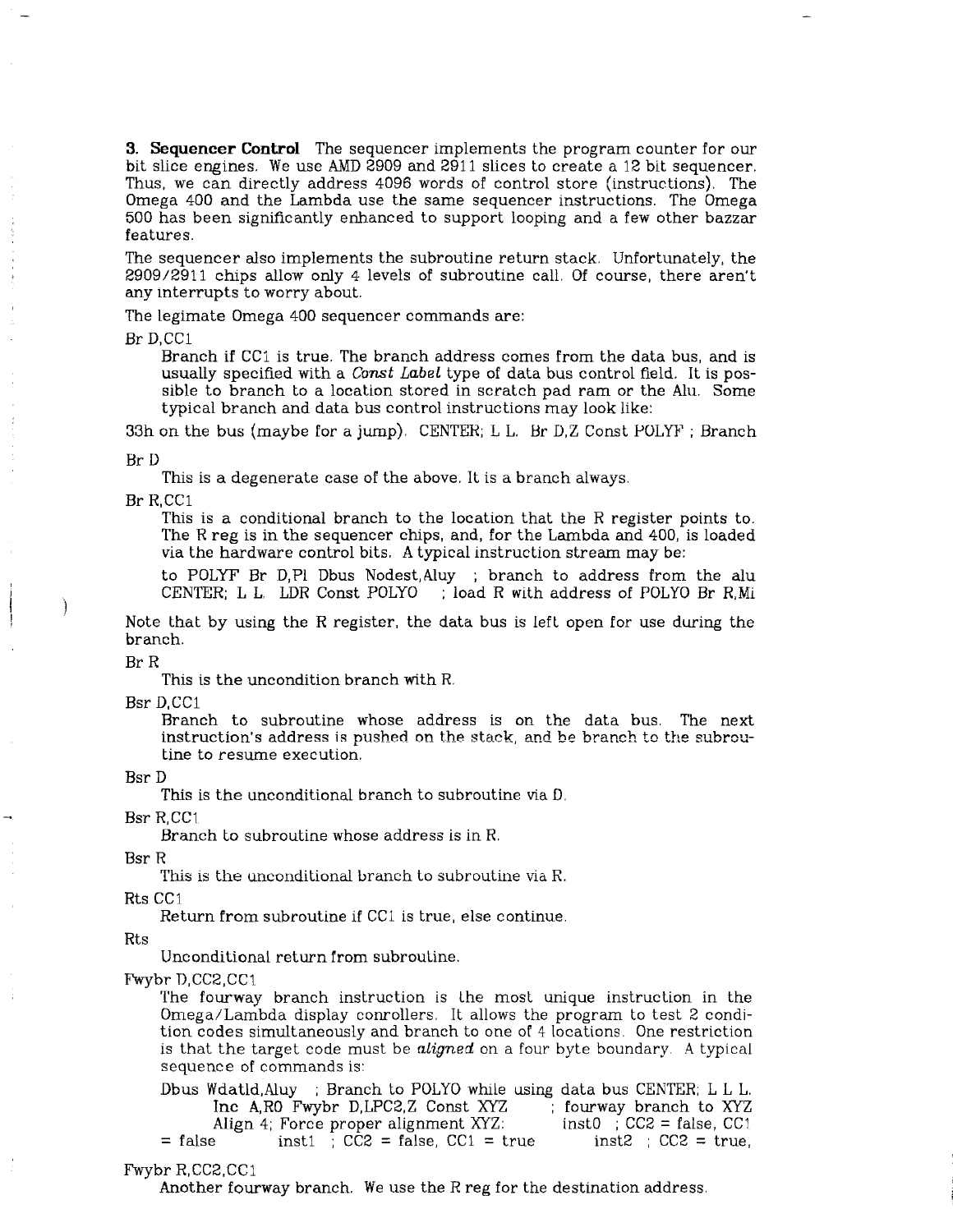The legal CC1 condition codes on the Omega 400 are:

 $CC1 = false$  inst3 ;  $CC2 = true$ ,  $CC1 = true$  BOX, CENTER; CI S L C L L. Omega 400 CCl's Mnemonic Test \_ bmi byte minus bpl byte plus ca alu carry (no borrow) dbO DBO = 1 idrdy input data ready iof 30/60 hz flag lpc loop counter carry lrc left alu register carry mi minus nea no alu carry (ie. borrow) ndb0 DB0 = 0 nidrdvinput data not ready nca no alu carry (ie, borrow) ndb0 DB0 = 0 nidrdyinput data not ready<br>niof not 60/30 Hz nlpc no loop counter carry nlrc no alu register left carry not 60/30 Hz nlpc no loop counter carry nlrc no alu register left carry nodac output data not accepted by host nov no overflow nqrc no Q register right carry nrrc no alu register right carry nvbl not vertical blank nz not zero odac output data accepted ov alu overflow pl alu plus qrc alu Q<br>register right carry rrc alu register right carry vbl vertical blank alu register right carry vbl vertical blank

## The valid Omega 400 CC2 codes are:

 $\mathcal{E}$ 

z alu zero BOX,CENTER; CI S L C L L. Omega 400 CC2's Mnemonic Test \_<br>ca2 Alu carry lpc2 loop counter carry nea2 no alu carry nlpc2 no loop Alu carry lpc2 loop counter carry nca2 no alu carry nlpc2 no loop counter carry nrrc2 no alu register right carry nz2 alu not zero rrc2 alu re-

Note that some of the condition codes are misnomers. For example, we don't check loop counter carry, we actually use the loop counter minus. Thus the 12 bit loop counter actually only can count 2047 events.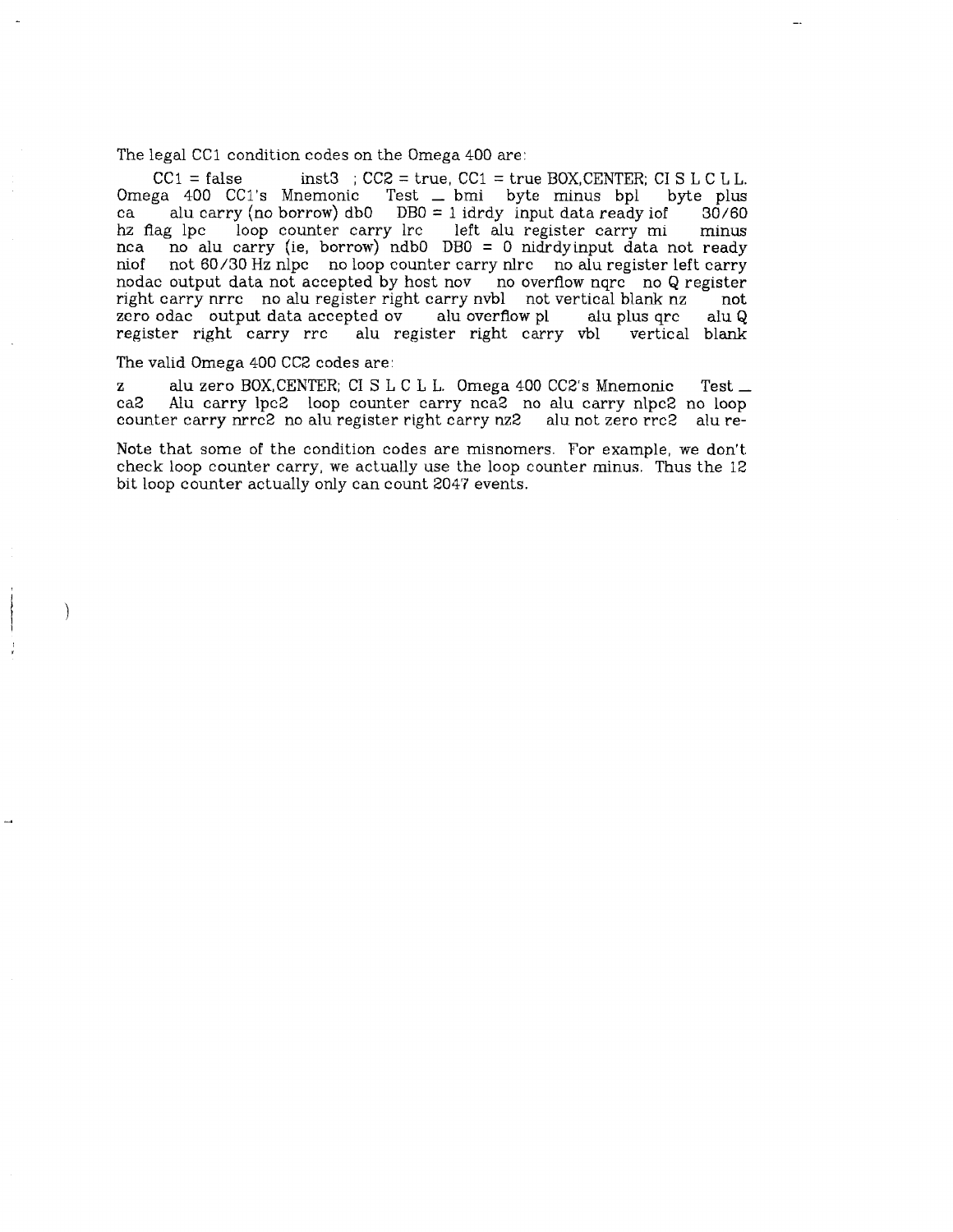## Micro-Code Class *2*  Aug 31, 1983 John Providenza

**1. ALU Control** The Arithmetic Logic Unit (ALU) is the "brains" of the bit slice processor. Our ALU is based on the AMD 2901 4 bit processor slice. We use three slices to create our 12 bit ALU With a 12 bit processor, we can represent numbers in the range of -2048 to +2047, or, as unsigned integers, 0 to 4095. The 2901 contains 16 registers, an accumulator, and a logic unit.

The ALU control field can be broken into four parts:

- *Opcode* This field controls the action of the logic unit. The user specifies opcodes such as *Add, Exor*, or *Subr,*
- *Source Select* This field selects the two input data sources for the ALU.
- *Register Select* This field specifies the two addresses for the A and B registers.
- *Destination Control* This field selects where the output data from the Alu is to be put.

These fields are used to select what data the alu will operate on (via source select and register select), what the alu will do (via the opcode), and what is done with the data (via destination control and the register select). A typical instruction that uses ail the fields is:

By convention, the result from of the Alu operation is called *F* and the chip output (if enabled as a data bus source) is called *Y.* 

**1.1. Source Select** The Alu requires two sources of data, fondly known as the *R*  and *S* busses. A two letter mnemonic is used to select the Alu sources for all of the native 2901 instructions (see derived instructions), The valid 2 letter source mnemonics are:

*AB* 

Register data is used for the Alu inputs, the A reg data goes on the R inputs to the Alu, the B reg data to the S inputs.

*• AQ* 

Register and Accumulator data is used for the Alu inputs, the A reg data goes on the R inputs to the Alu, the Q reg data to the S inputs.

*DA* 

Data Bus and Register data is used for the Alu inputs, the Data Bus goes on the R inputs to the Alu, the A reg data to the S inputs.

*DQ* 

Data Bus and Accumulator data is used for the Alu inputs, the Data Bus goes on the R inputs to the Alu, the Q reg data to the S inputs.

*DZ* 

Data Bus and Zero data is used for the Alu inputs, the Data Bus goes on the R inputs to the Alu, the S inputs are set to 0.

*ZA* 

Zero and Register data is used for the Alu inputs, 0's are placed on the R inputs to the Alu, the A reg data to the S inputs.

*ZB* 

Zero and Register data is used for the Alu inputs, 0's are placed on the R inputs to the Alu, the B reg data to the S inputs.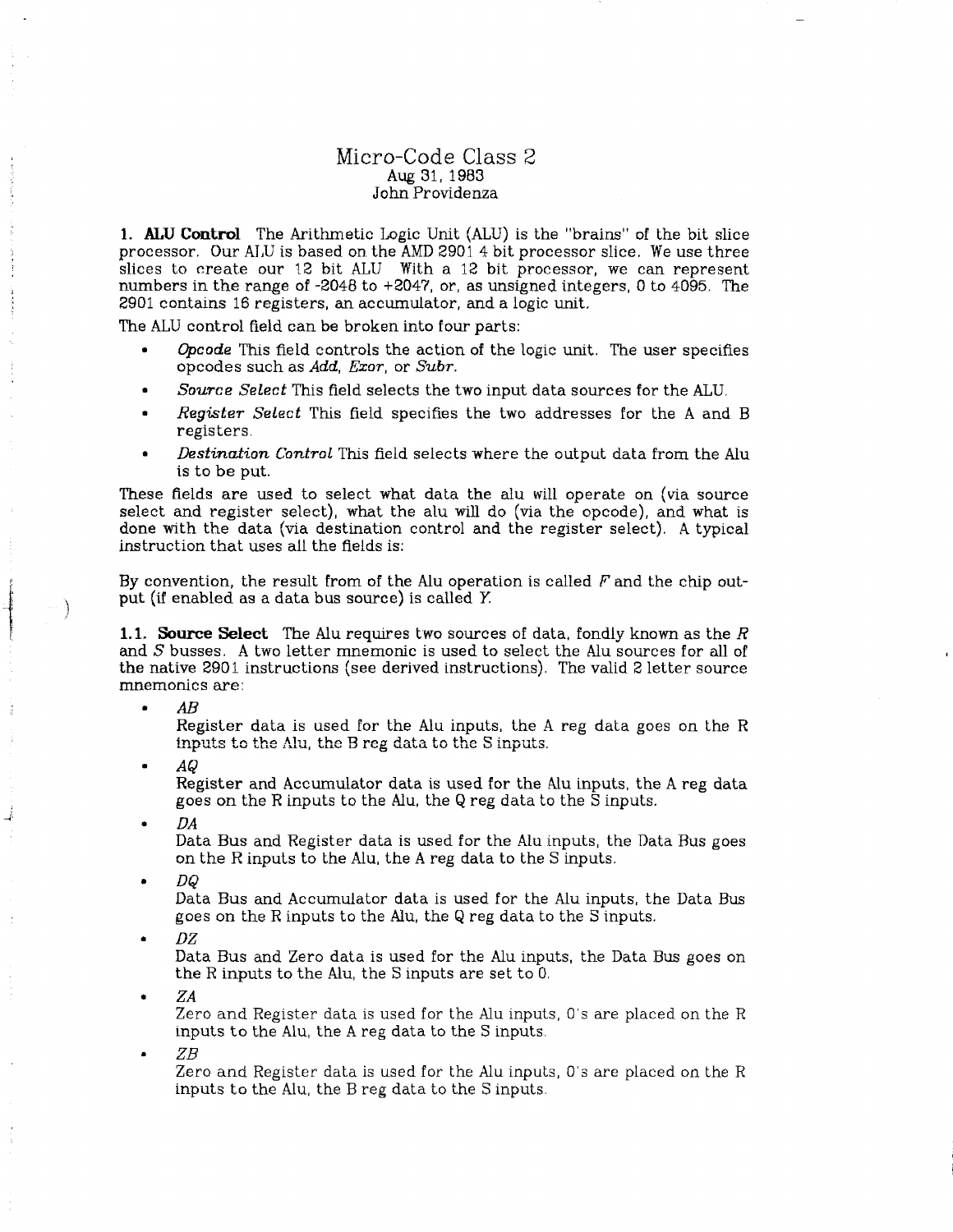*• ZQ* 

Zero and Accumulator data is used for the Alu inputs, O's are placed on the R inputs to the Alu, the Q reg data to the S inputs.

**1.2. Alu Opcode** The Alu Opcode specifies the operation that the Alu will perform. The R and S busses supply data to the Alu (see source select), and the Alu output may either be saved in a register, put on the data bus, or ignored (see destination control).

CENTER;  $l, L$ . Addi AB, RO, R1 Ldb. F; rO + r1 + 1 -> r1 BOX, CENTER; CI S L C L L. Alu Opcode Table Mnemonic Function  $\_\text{add}$  R + S addi R + S + 1 and R & S exnor  $\sim$ (R  $\sim$  S) exor R  $\sim$  S notrs ( $\sim$ R) & S or R | S sub R - S subd R -& S exnor  $\sim (R \cdot S)$  exor  $R \sim S$  notrs  $(\sim R)$  & S or  $R \mid S$  sub  $R \cdot S$  subd R -

There are several more opcodes that will be described under *derived opcodes*  since they are derived from the standard 2901 commands.

**1.3. Register Select** The 2901 contains 16 registers that are dual ported into the A and B ports. The register select field controls which of the A and B registers are used. Note that the A register is used only for read out, while the B register may be read, write, or both. Up to 2 registers may be specified. If two registers are specified, the 1st is the A reg, the  $2nd$  is the B reg. If 1 register is specified, it selects the same A and B registers.

Register names are either RO thru R15, or defined symbol that evaluates to a number in the range of 0 thru 15. Thus, all of the following are identical:

 $S - 1$  subr  $S - R$  subrd  $S - R - 1$  CENTER; LLL. P1X Equ 15; equate P1X to a 15 Temp Equ 0; equate Temp to 0 4dd AB, P1X, R0 ; add r15 and r0 Add  $AB, R15, R0$  ; add r15 and r0  $A$ dd  $AB, R15, Temp$ ; add r15

An *equate* or *defl* statement is frequently used to define a register name for clarity. Some common register equates are; *P1X, P1Y, P3X*and *PSY.* 

Some more examples:

and rO CENTER; L L. Subr AB,  $R0, R1$  ; r1 - r0 Exor AB,  $R1, R3$  ; r1  $\sim$  r3

**1.4. Destination Control** This is the hardest of the Alu fields to understand. It controls the storage of the Alu result (F), as well as the data source for the 2901 output pins (Y). The valid destination keywords are:

Subd AB, R2, r15 ; r2 - r15 -1 CENTER, BOX; CI S C C L L. Destination Keywords Mnemonic Function  $\Box$ ldb.a F -> B, A -> Y ldb.f F -> B, Y ldq F -> Q, Y nold  $F \rightarrow Y$  ldb.dn  $F/Z \rightarrow B$ ,  $F \rightarrow Y$  ldb.up  $2F \rightarrow Y$  H,  $F \rightarrow Y$  ldbq.dn  $F/Z \rightarrow B$ ,

If an Up or Down shift was requested, an additional keyword is required to specify the type of shift:

- *arshft* Arithmetic shift. For upshift, shift in a 0, for downshift, sign extend.
- *rotate* End Around Rotate. We don't tolerate any thru the carry nonsense.
- *shift0* Shift in a 0 for a up or down shift.
- *shift 1* Shift in a 1 for a up or down shift.

Some typical Alu instructions may be:

 $Q/2$  ->  $Q$ ,  $F \rightarrow Y$  ldbq.up 2F -> B, 2Q -> Q, F -> Y CENTER; L L L. P1X Equ OChPlY Equ 13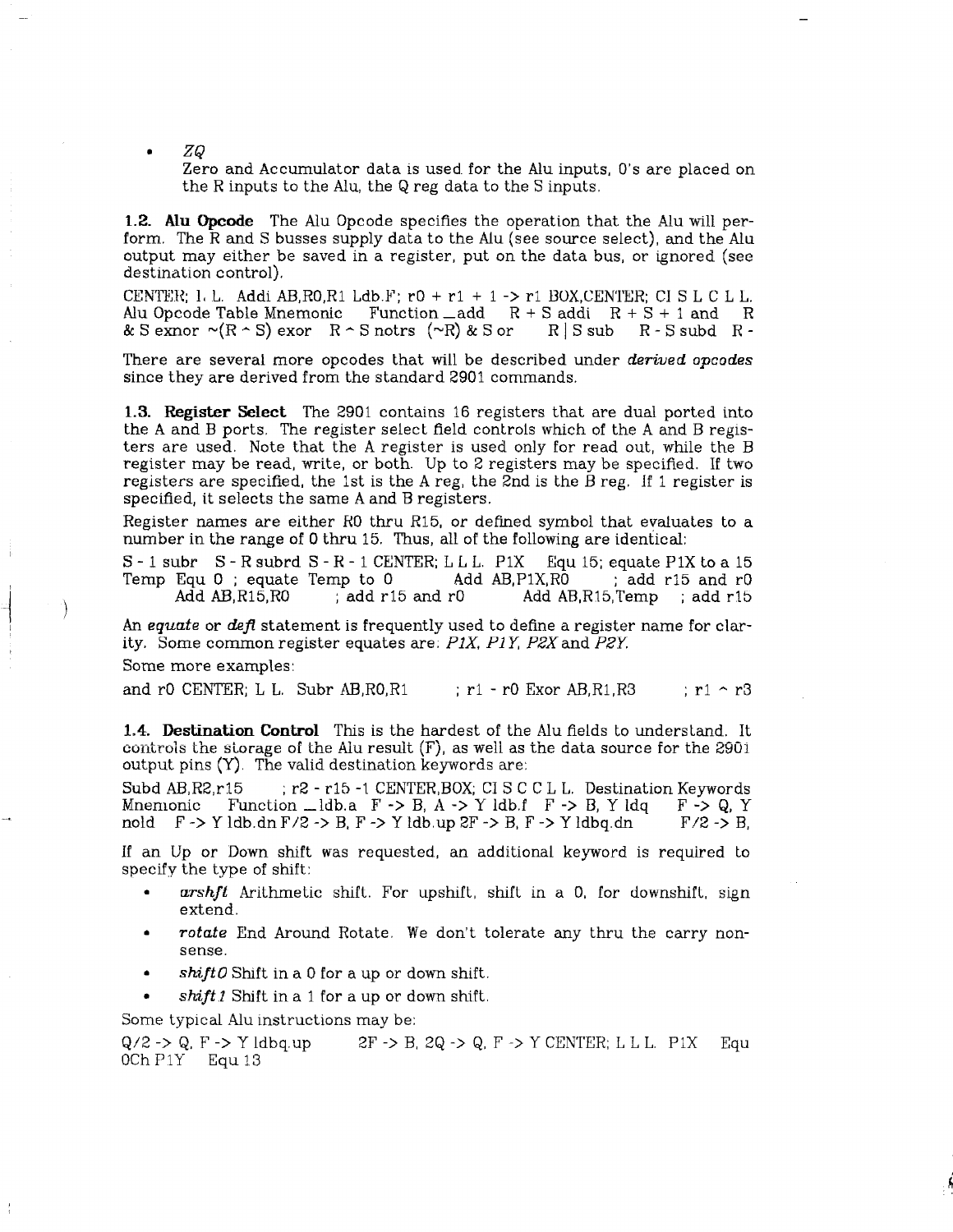| Add AB.RO.P1X Ldb.F      |  |                                                                      | $: r0 + r12 \rightarrow r12$ |                 | Add DA.P1Y.R5 Ldb.F |      |
|--------------------------|--|----------------------------------------------------------------------|------------------------------|-----------------|---------------------|------|
| Const 9 : $r13 + 9 - r5$ |  |                                                                      | Add AB.RO Ldb.F              | $r0 * 2 - > R0$ |                     | Add  |
|                          |  | AB, RO Ldb. Up Shift $0 \rightarrow r0 \rightarrow 4 \rightarrow R0$ | Add ZA, RO, R1 Ldb Up ShiftO |                 |                     | : r0 |

**1.5. Derived Instructions** Some interesting combinations of Alu sources and opcodes exist that the assembler supports as separate instructions. These *derived* opcodes are frequently used. Because many of them use the *Zero* Alu source as an inherent source, only A, B, D, or Q need to be specified in the source specification field. The derived opcodes are:

- *Inc* Add 1 to the source.
- *Dec* Subtract 1 from the source.
- *Pass* Pass the source thru unchanged.
- *Not* Complement the data.
- *Neg* A 2's complement.

Some examples of the derived opcodes with a possible native instruction:

 $* 2$  -> R1 CENTER; L L. Inc A, RO, R1 Ldb,  $F$ ; RO + 1 -> R1 Addi ZA, RO, R1 Ldb, F

Dec D,R3 Ldb.F Const  $5 \rightarrow 5 - 1 \rightarrow R3$  Subd DZ,R3 Ldb.F Const  $5$ 

Dec B,R7,R4 Ldb.A ; R4 - 1 -> R4, R7 ~> Output Subrd ZA,R7,R4 Ldb.A

Neg  $A, R0, R1$  Ldb.F ;  $-R0 \rightarrow R1$  Sub ZA,  $R0, R1$  Ldb. F

Not  $B.R4$  ;  $\sim R4$  -> Output Exnor  $ZB.R4$ 

One additional derived instruction exists for forcing a 0 out of the Alu, It is appropriately called  $\mathcal{C}tr$  and does not require an alu source.

Pass D,R5 Ldb.F Const 123h ; 123h -> R5 Add DZ,R5 Ldb.F Const 123h CENTER; L L. Clr R5 Ldb.F ; 0 -> R5 and Output And ZA, R5 Ldb.F

1.6. Useful Tricks Some clever tricks allow useful constants to be loaded into a register without using the data bus.

 $Clr$  R5,R6 Ldb.A ; 0 -> R6, R5-> Output And ZA,R5,R6 Ldb.A CENTER; L I. Clr RO Ldb.Dn Shift1;  $800h \rightarrow R0$  Clr RO Ldb.Up Shift1;  $1 \rightarrow R0$  Subd AB, RO Ldb.F

OFFFh -> RO Subd AB,R0 Ldb.Dn ShiftO ; 7FFh -> RO Micro-Code Class 5 Oct 5, 1983 John Providenza

**2. Hardware Control Bits** The Hardware Control Bits (HW Bits) are used to control various I/O devices/registers/counters... in the display controllers.

bpt

This bit is used for hardware debug. If the debug jumper on page 13 of the schematics is inserted, the Omega 400 will halt before each instruction. The single step switch may be used to step instruction by instruction Since this bit is only asserted at the begining of the opcode fetch, it can be viewed as a FETCH signal.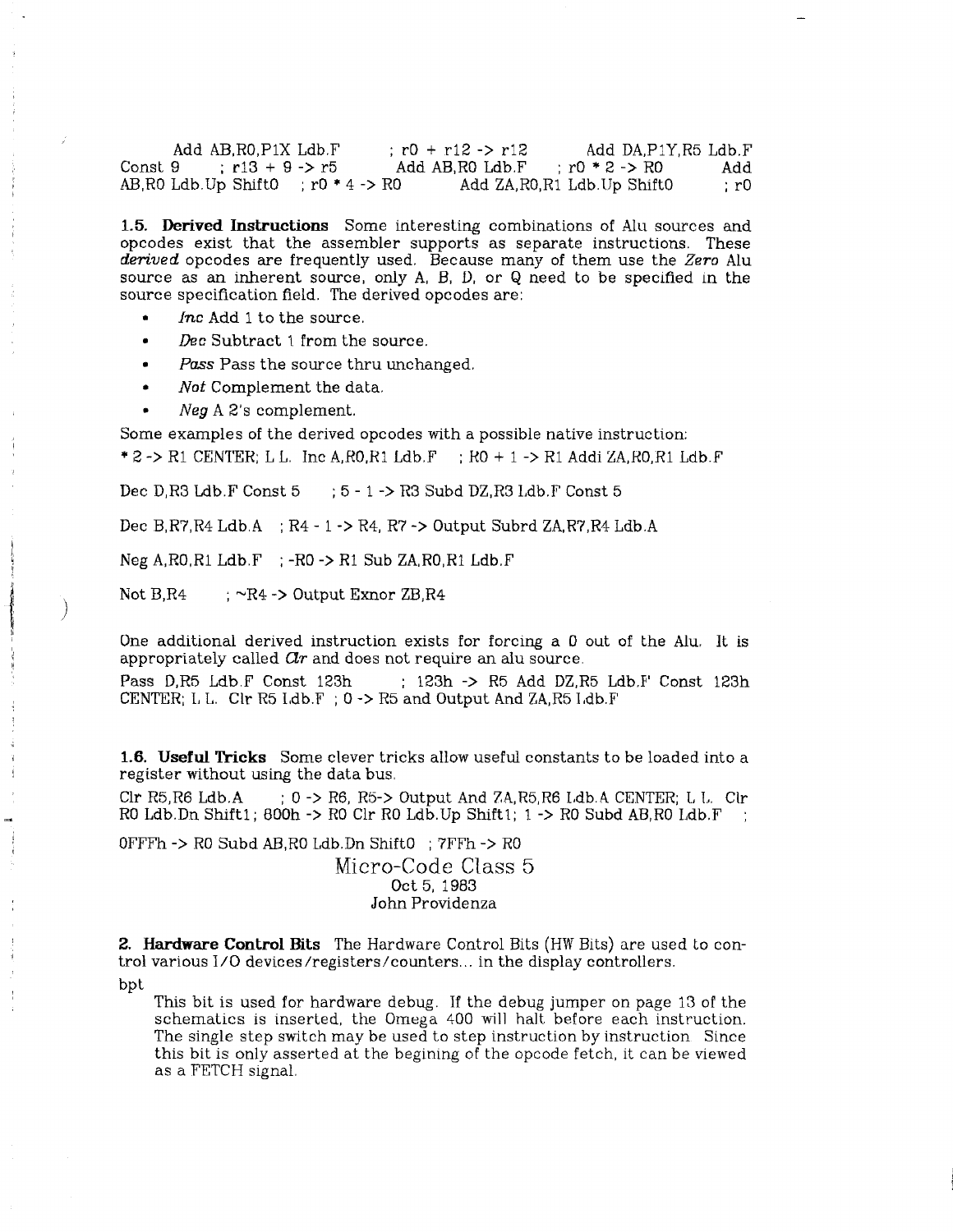cgencnt

Step to the next row in the character rom. Used in drawing text,

cgenshft

Step the character generator to the next pixel in the current row, Used in drawing text,

erestop

Same functionality as **bpt.** 

crcstrt

This asserts the currently spare bit in the hardware field.

ldr

Load the sequencer R register. See the section on the 2909/2911 sequencer,

lpcnten

Count the loop-counter.

memwr

Write the pixel that is currently addresses by Px and Py. The color is in the write data register, and the write mask is used to protect bits in the pixel.

rdbckld

Load 16 pixels into the *readback shift register.* This is a 16 pixel cache that is **very** useful for many of our algorithms.

rdbcksl

Shift the data in the readback shift register one pixel left. This gets you ready to read the next pixel on the right.

rdbcksr

Shift the data in the readback shift register one pixel right. This gets you ready to read the next pixel on the left.

•wall

Write all 16 pixels in the current word addressed by Px and Py. The data comes from the write data register, and the write mask still works. The pixels written are at  $(Px \& 03F0h, Py)$  thru  $(Px | 0Fh, Py)$ . This instruction gives us our FLASH FILL capability.

xdwn

Count the Px address down by 1,

xup Count the Px address up by 1.

ydwn

Count the Py address down by 1.

yup

Count the Py address up by 1,

Note that some of these Opcodes interact with each other. The following interact:

Thus a load or left shift of the readback shift register also causes the character generator to shift one.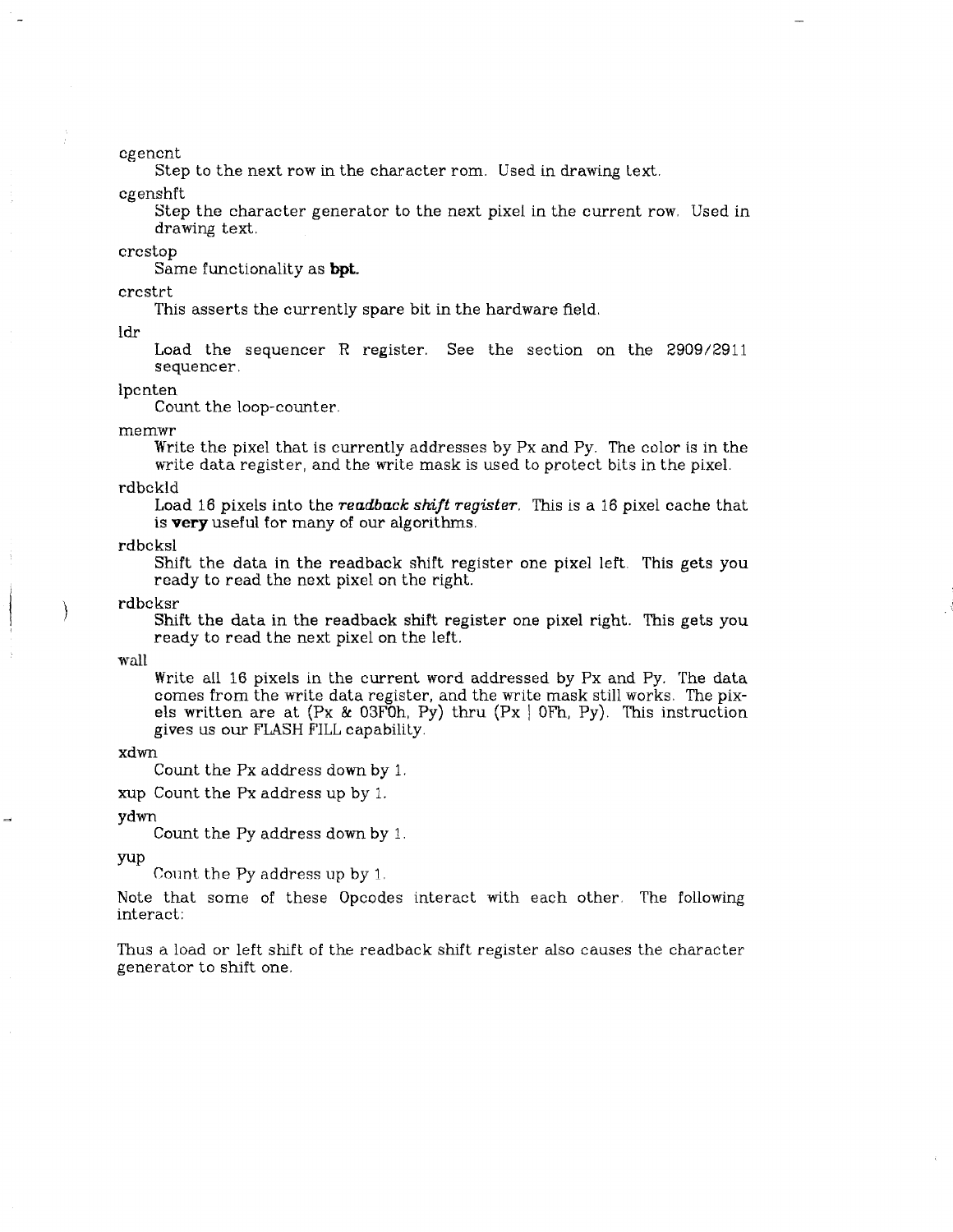## Micro-Code Class 5 Oct 5, 1983 John Providenza

**1- Hardware Control Bits** The Hardware Control Bits (HW Bits) are used to control various I/O devices/registers/counters... in the display controllers.

bpt

 $\mathbf f$ 

This bit is used for hardware debug. If the debug jumper on page 13 of the schematics is inserted, the Omega 400 will halt before each instruction. The single step switch may be used to step instruction by instruction. Since this bit is only asserted at the begining of the opcode fetch, it can be viewed as a FETCH signal.

### cgencnt

Step to the next row in the character rom. Used in drawing text,

cgenshft

Step the character generator to the next pixel in the current row. Used in drawing text.

crcstop

Same functionality as **bpt.** 

crcstrt

This asserts the currently spare bit in the hardware field.

Idr

Load the sequencer R register. See the section on the 2909/2911 sequencer,

lpcnten

Count the loop-counter.

memwr

Write the pixel that is currently addresses by Px and Py.. The color is in the write data register, and the write mask is used to protect bits in the pixel.

rdbckld

Load 16 pixels into the *readback shift register.* This is a 16 pixel cache that is **very** useful for many of our algorithms.

rdbcksl

Shift the data in the readback shift register one pixel left. This gets you ready to read the next pixel on the right.

rdbcksr

Shift the data in the readback shift register one pixel right. This gets you ready to read the next pixel on the left.

wall

Write all 16 pixels in the current word addressed by Px and Py. The data comes from the write data register, and the write mask still works. The pixels written are at  $(Px \& 03F0h, Py)$  thru  $(Px \mid 0Fh, Py)$ . This instruction gives us our FLASH FILL capability.

#### xdwn

Count the Px address down by

xup Count the Px address up by 1,

ydwn

Count the Py address down by 1.